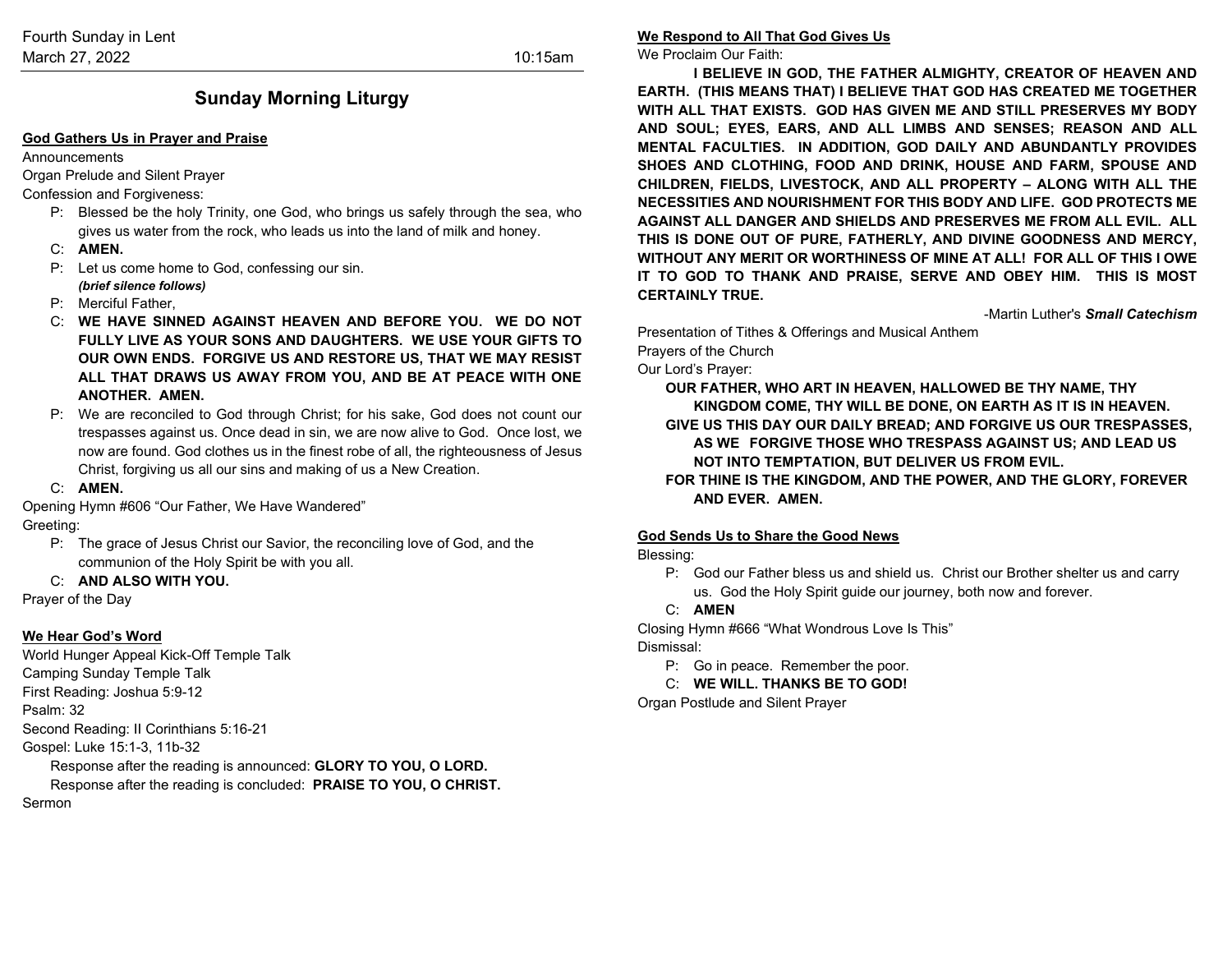# **Saint John's Evangelical Lutheran Church**

**Berrysburg, PA**

**717-362-9519**

**[stjohnhillchurch@frontier.com](mailto:stjohnhillchurch@frontier.com) | [www.stjohnhillchurch.org](http://www.stjohnhillchurch.org/)**

## **Our Mission**

*St. John congregation, responding to the call of the Holy Spirit through the Gospel, unites together to preach and teach the Word, administer the sacraments, and carry out God's mission. With God's guidance and grace, we strive to boldly proclaim by word and action the reconciling Gospel of Jesus: Working together for justice and peace, and caring for those in need in our community and world. We invite everyone to join us wherever you are on your faith journey.*

#### *Adopted December 8, 2013*

# **Serving Today**

| The Rev. Thomas G. Bruner, Jr. | Pastor                    |
|--------------------------------|---------------------------|
| Laurie Little                  | Young Christians Minister |
| Judy Ferree                    | Organist                  |
| Reyann Cheatham                | Lector                    |
| Roy Henry                      | <b>Council President</b>  |

For the month of March, our *Celebrate* lectionary bulletin inserts are sponsored by Robert and Faye Weaver thanking God for his presence in their lives. Our family is so blessed with God's Love and Guidance each day!! Our support of *Tree 4 Hope* is sponsored by Carol and Dale Hassinger to the Glory of God, and in Thanksgiving for a Happy and Healthy Christian Family. Our support of one pastor for one month in the *Konde Diocese of the Evangelical Lutheran Church in Tanzania* is sponsored by Dana and Chris Klouser to the Glory of God in honor of our children's birthdates (February 20 and March 8).

Welcome to all who are worshipping with us this morning. If you are a visitor, please sign our guest book in the foyer, and please worship with us again and join in other congregational family activities!

### **Today, Sunday, March 27**

9am Adult Bible Study (On Zoom)

- 9am SONDay Celebration (In-Person) Masking and safe distancing are required for everyone present – both adults and young persons – to do our best to protect our (unvaccinated per current guidelines) younger congregational family members!
- 9am Confirmation Class (In-Person)
- 9am Youth Group Bible Time (In-Person)
- 10:15am Worship, Including Hunger Appeal Kickoff and Camping Sunday Temple Talks and Celebration Time with Miss Laurie for Young Persons In-Person (In-Person and On Zoom) – In keeping with the most recent guidance from the Centers for Disease Control and Prevention for Dauphin County, masks are no longer required for anyone gathering upstairs for worship, but they remain an option for everyone.
- 11:15am Youth Group Take-Our Spaghetti Dinner

#### **Monday, March 28**

8-9:30am Pastor Tom's Office Hours

#### **Tuesday, March 29**

8-9:30am Pastor Tom's Office Hours

7:30-9pm Inquirer's Class Led by Pastor Tom (This class is designed for folks who are interested in joining our congregational family, folks who are trying to figure out if this is where God might be guiding them to a faith home, and folks who are already a part of the congregational family but would like to have a bit of a refresher in the basics of Lutheran Christian history and belief. Simply speak with Pastor Tom any time to sign up. New members will be received during morning worship on a Sunday in April to be determined.)

### **Wednesday, March 30**

8am-12pm Pastor Tom's Office Hours

7pm Community Worship for Lent at Salem Lutheran Church, Elizabethville

#### **Thursday, March 31**

8am-12pm Pastor Tom's Office Hours

#### **Friday, April 1**

8-9:30am Pastor Tom's Office Hours

### **Saturday, April 2**

Pastor Tom's Weekly Day Off

### **Next Sunday, April 3**

Fifth Sunday in Lent

- 9am Adult Bible Study (On Zoom)
- 9am SONDay Celebration (In-Person) Masking and safe distancing are required for everyone present – both adults and young persons – to do our best to protect our (unvaccinated per current guidelines) younger congregational family members!
- 9am Confirmation Class (In-Person)
- 9am Youth Group Bible Time (In-Person)
- 10:15am Worship, Including Holy Communion and Celebration Time with Miss Laurie for Young Persons In-Person (In-Person and On Zoom) – In keeping with the most recent guidance from the Centers for Disease Control and Prevention for Dauphin County, masks are no longer required for anyone gathering upstairs for worship, but they remain an option for everyone.